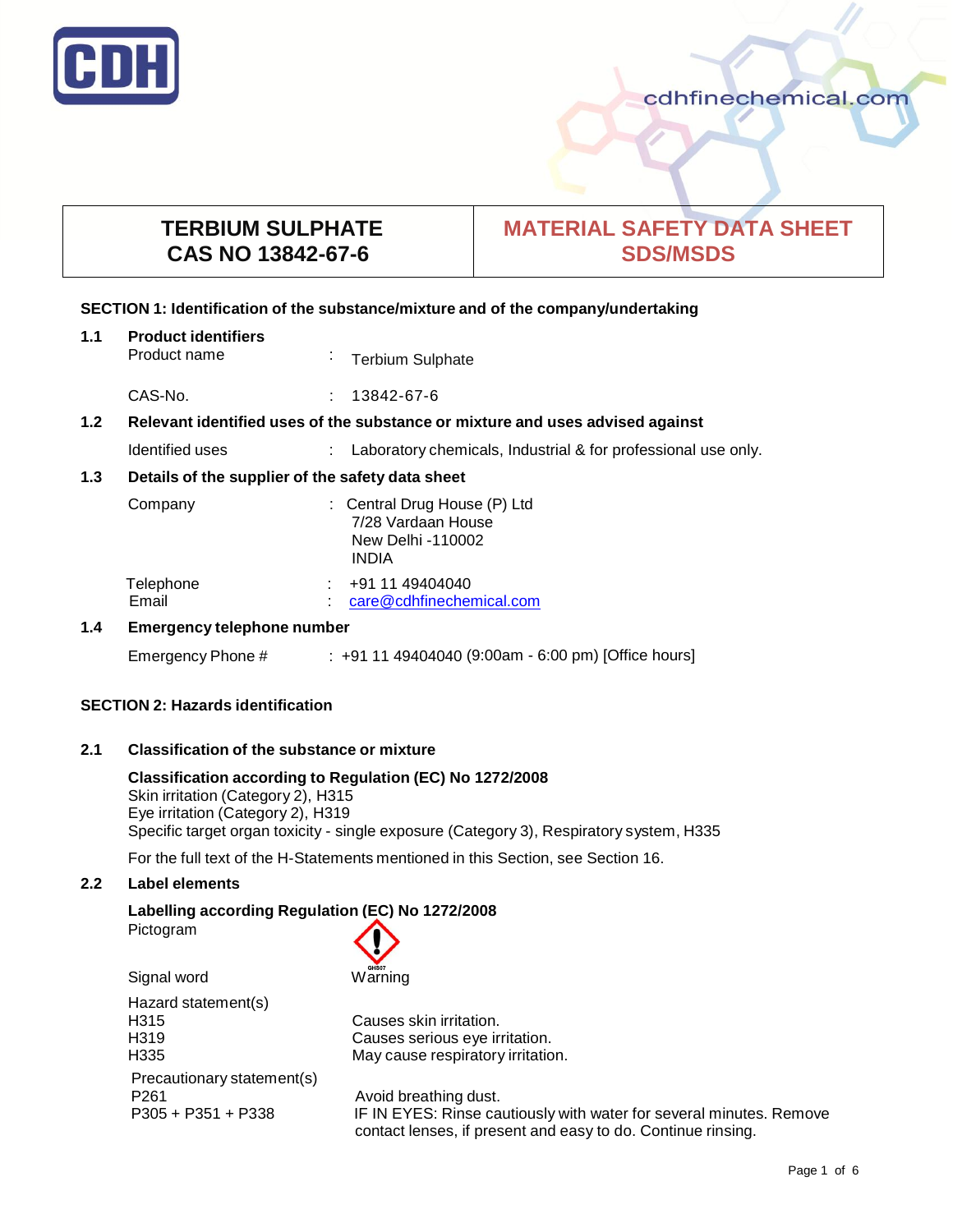| Supplemental Hazard | none |
|---------------------|------|
| <b>Statements</b>   |      |

## **2.3 Other hazards**

This substance/mixture contains no components considered to be either persistent, bioaccumulative and toxic (PBT), or very persistent and very bioaccumulative (vPvB) at levels of 0.1% or higher.

## **SECTION 3: Composition/information on ingredients**

#### **3.1 Substances**

| Formula          | : $Tb_s(SO_4)_3 \cdot 8H_2O$ |
|------------------|------------------------------|
| Molecular weight | $: 750.16$ g/mol             |
| CAS-No.          | 13842-67-6                   |

## **Hazardous ingredients according to Regulation (EC) No 1272/2008** Classification Concentration

| Terbium(III) sulfate octahydrate |             |
|----------------------------------|-------------|
| CAS-No.                          | $13842 - 6$ |

 13842-67-6 Skin Irrit. 2; Eye Irrit. 2; STOT SE 3; H315, H319, H335  $\leq$  100 %

For the full text of the H-Statements mentioned in this Section, see Section 16.

## **SECTION 4: First aid measures**

## **4.1 Description of first aid measures**

#### **General advice**

Consult a physician. Show this safety data sheet to the doctor in attendance.

#### **If inhaled**

If breathed in, move person into fresh air. If not breathing, give artificial respiration. Consult a physician.

## **In case of skin contact**

Wash off with soap and plenty of water. Consult a physician.

## **In case of eye contact**

Rinse thoroughly with plenty of water for at least 15 minutes and consult a physician.

#### **If swallowed**

Never give anything by mouth to an unconscious person. Rinse mouth with water. Consult a physician.

#### **4.2 Most important symptoms and effects, both acute and delayed**

The most important known symptoms and effects are described in the labelling (see section 2.2) and/or in section 11

**4.3 Indication of any immediate medical attention and special treatment needed** No data available

#### **SECTION 5: Firefighting measures**

## **5.1 Extinguishing media**

**Suitable extinguishing media** Use water spray, alcohol-resistant foam, dry chemical or carbon dioxide.

- **5.2 Special hazards arising from the substance or mixture** Sulphur oxides, Terbium oxides
- **5.3 Advice for firefighters** Wear self-contained breathing apparatus for firefighting if necessary.
- **5.4 Further information** No data available

## **SECTION 6: Accidental release measures**

**6.1 Personal precautions, protective equipment and emergency procedures** Use personal protective equipment. Avoid dust formation. Avoid breathing vapours, mist or gas. Ensure adequate ventilation. Evacuate personnel to safe areas. Avoid breathing dust. For personal protection see section 8.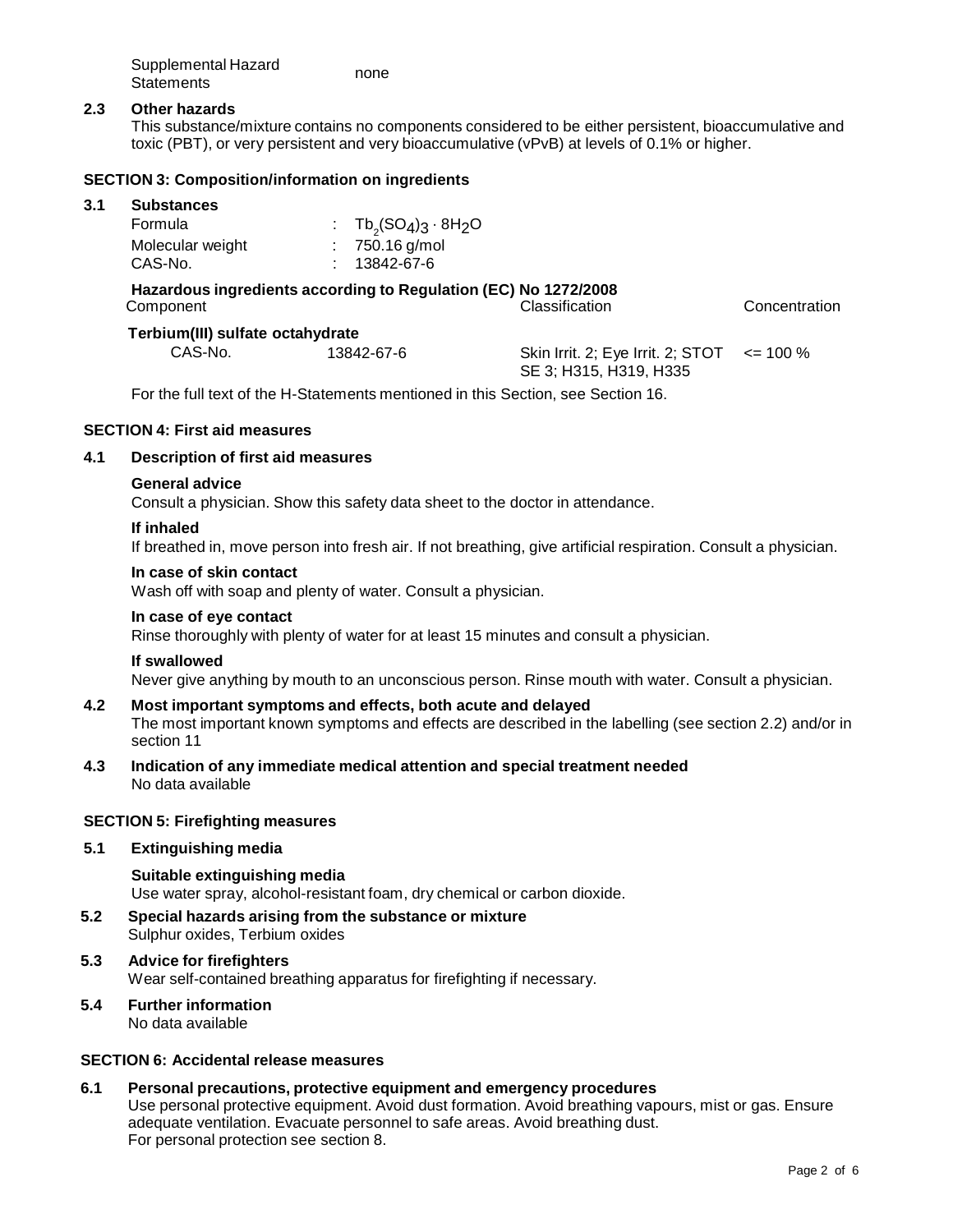## **6.2 Environmental precautions**

Do not let product enter drains.

- **6.3 Methods and materials for containment and cleaning up** Pick up and arrange disposal without creating dust. Sweep up and shovel. Keep in suitable, closed containers for disposal.
- **6.4 Reference to other sections** For disposal see section 13.

## **SECTION 7: Handling and storage**

#### **7.1 Precautions for safe handling** Avoid contact with skin and eyes. Avoid formation of dust and aerosols. Provide appropriate exhaust ventilation at places where dust is formed. For precautions see section 2.2.

## **7.2 Conditions for safe storage, including any incompatibilities**

Store in cool place. Keep container tightly closed in a dry and well-ventilated place.

# hygroscopic Storage class (TRGS 510): Non Combustible Solids

## **7.3 Specific end use(s)**

Apart from the uses mentioned in section 1.2 no other specific uses are stipulated

## **SECTION 8: Exposure controls/personal protection**

#### **8.1 Control parameters**

## **8.2 Exposure controls**

## **Appropriate engineering controls**

Handle in accordance with good industrial hygiene and safety practice. Wash hands before breaks and at the end of workday.

## **Personal protective equipment**

#### **Eye/face protection**

Safety glasses with side-shields conforming to EN166 Use equipment for eye protection tested and approved under appropriate government standards such as NIOSH (US) or EN 166(EU).

#### **Skin protection**

Handle with gloves. Gloves must be inspected prior to use. Use proper glove removal technique (without touching glove's outer surface) to avoid skin contact with this product. Dispose of contaminated gloves after use in accordance with applicable laws and good laboratory practices. Wash and dry hands.

#### **Body Protection**

Impervious clothing, The type of protective equipment must be selected according to the concentration and amount of the dangerous substance at the specific workplace.

#### **Respiratory protection**

For nuisance exposures use type P95 (US) or type P1 (EU EN 143) particle r (US) or type ABEK-P2 (EU EN 143) respirator cartridges. Use respirators and components tested and approved under appropriate government standards such as NIOSH (US) or CEN (EU).

## **Control of environmental exposure**

Do not let product enter drains.

## **SECTION 9: Physical and chemical properties**

## **9.1 Information on basic physical and chemical properties**

- a) Appearance Form: powder
- b) Odour No data available
- c) Odour Threshold No data available
- d) pH No data available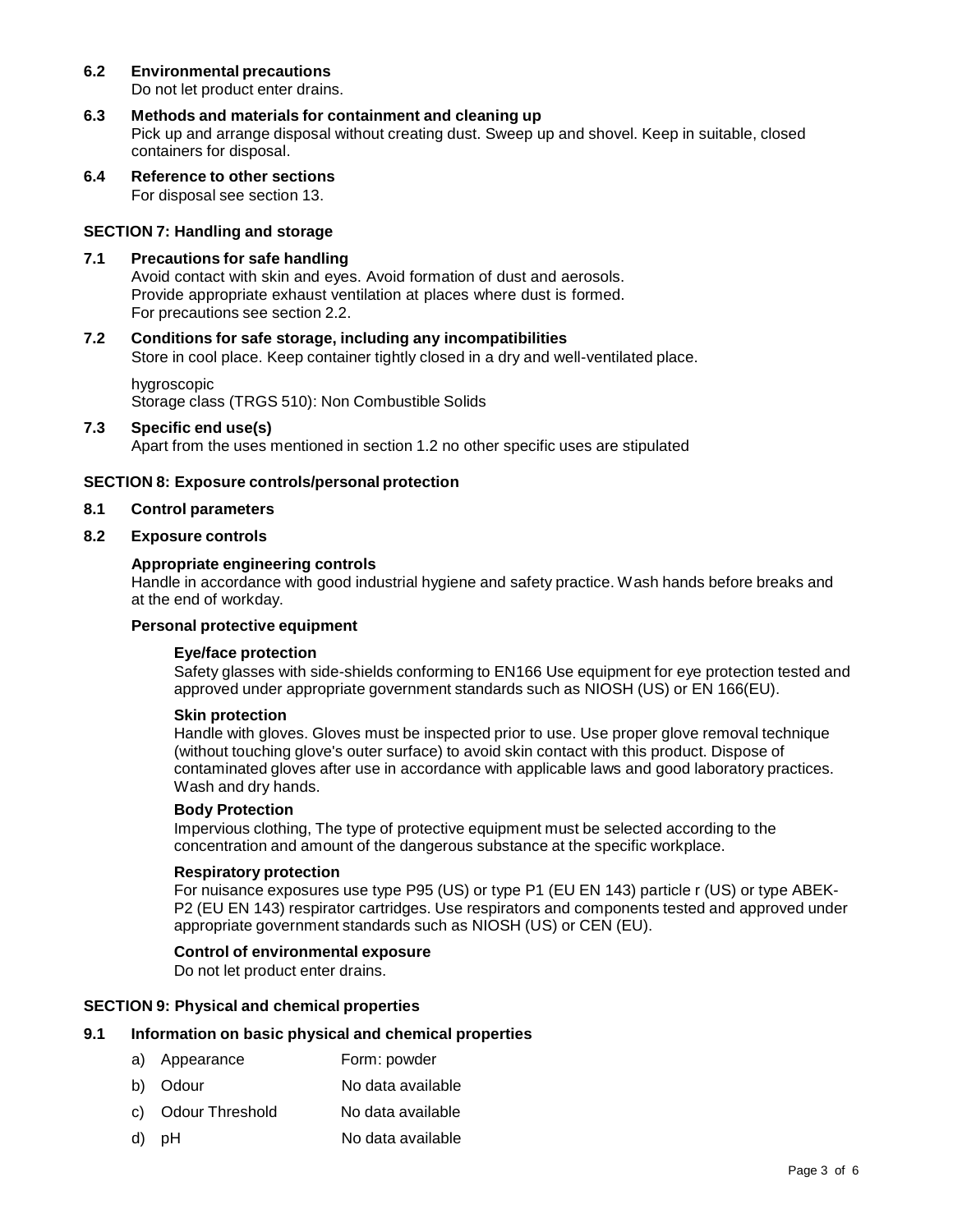|                                             | e)                | Melting point/freezing<br>point                    | No data available |
|---------------------------------------------|-------------------|----------------------------------------------------|-------------------|
|                                             | f)                | Initial boiling point and<br>boiling range         | No data available |
|                                             | g)                | Flash point                                        | Not applicable    |
|                                             | h)                | Evaporation rate                                   | No data available |
|                                             | i)                | Flammability (solid, gas)                          | No data available |
|                                             | j)                | Upper/lower<br>flammability or<br>explosive limits | No data available |
|                                             | k)                | Vapour pressure                                    | No data available |
|                                             | I)                | Vapour density                                     | No data available |
|                                             | m)                | Relative density                                   | No data available |
|                                             | n)                | Water solubility                                   | No data available |
|                                             | O)                | Partition coefficient: n-<br>octanol/water         | No data available |
|                                             | p)                | Auto-ignition<br>temperature                       | No data available |
|                                             | q)                | Decomposition<br>temperature                       | No data available |
|                                             | r)                | Viscosity                                          | No data available |
|                                             | s)                | <b>Explosive properties</b>                        | No data available |
|                                             | t)                | Oxidizing properties                               | No data available |
| 9.2                                         |                   | Other safety information<br>No data available      |                   |
| <b>SECTION 10: Stability and reactivity</b> |                   |                                                    |                   |
| 10.1                                        |                   | <b>Reactivity</b>                                  |                   |
|                                             | No data available |                                                    |                   |

# **10.2 Chemical stability** Stable under recommended storage conditions.

- **10.3 Possibility of hazardous reactions** No data available
- **10.4 Conditions to avoid** Avoid moisture.

**10.5 Incompatible materials** Strong oxidizing agents

# **10.6 Hazardous decomposition products** Hazardous decomposition products formed under fire conditions. - Sulphur oxides, Terbium oxides Other decomposition products - No data available In the event of fire: see section 5

## **SECTION 11: Toxicological information**

## **11.1 Information on toxicological effects**

# **Acute toxicity**

No data availableTerbium(III) sulfate octahydrate

## **Skin corrosion/irritation**

No data available(Terbium(III) sulfate octahydrate)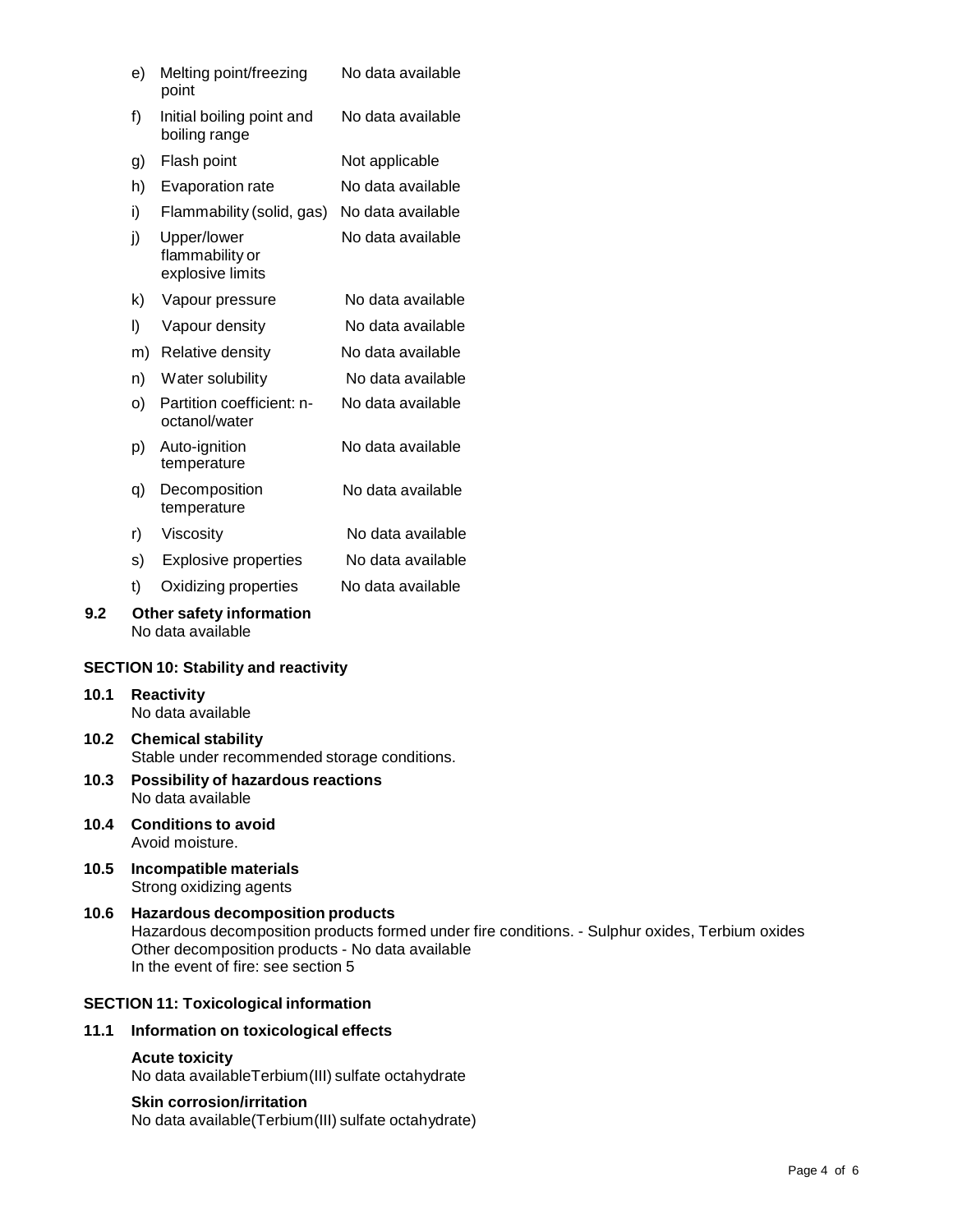## **Serious eye damage/eye irritation**

No data available(Terbium(III) sulfate octahydrate)

## **Respiratory or skin sensitisation**

No data available(Terbium(III) sulfate octahydrate)

#### **Germ cell mutagenicity**

No data available(Terbium(III) sulfate octahydrate)

#### **Carcinogenicity**

IARC: No component of this product present at levels greater than or equal to 0.1% is identified as probable, possible or confirmed human carcinogen by IARC.

#### **Reproductive toxicity**

No data available(Terbium(III) sulfate octahydrate)

## **Specific target organ toxicity - single exposure** Inhalation - May cause respiratory irritation.(Terbium(III) sulfate octahydrate)

**Specific target organ toxicity - repeated exposure**

No data available

## **Aspiration hazard**

No data available(Terbium(III) sulfate octahydrate)

## **Additional Information**

RTECS: Not available

To the best of our knowledge, the chemical, physical, and toxicological properties have not been thoroughly investigated.(Terbium(III) sulfate octahydrate)

## **SECTION 12: Ecological information**

**12.1 Toxicity**

No data available

- **12.2 Persistence and degradability** No data available
- **12.3 Bioaccumulative potential** No data available

## **12.4 Mobility in soil**

No data available(Terbium(III) sulfate octahydrate)

#### **12.5 Results of PBT and vPvB assessment**

This substance/mixture contains no components considered to be either persistent, bioaccumulative and toxic (PBT), or very persistent and very bioaccumulative (vPvB) at levels of 0.1% or higher.

#### **12.6 Other adverse effects**

No data available

#### **SECTION 13: Disposal considerations**

#### **13.1 Waste treatment methods**

## **Product**

Offer surplus and non-recyclable solutions to a licensed disposal company. Dissolve or mix the material with a combustible solvent and burn in a chem scrubber.

#### **Contaminated packaging**

Dispose of as unused product.

#### **SECTION 14: Transport information**

## **14.1 UN number**